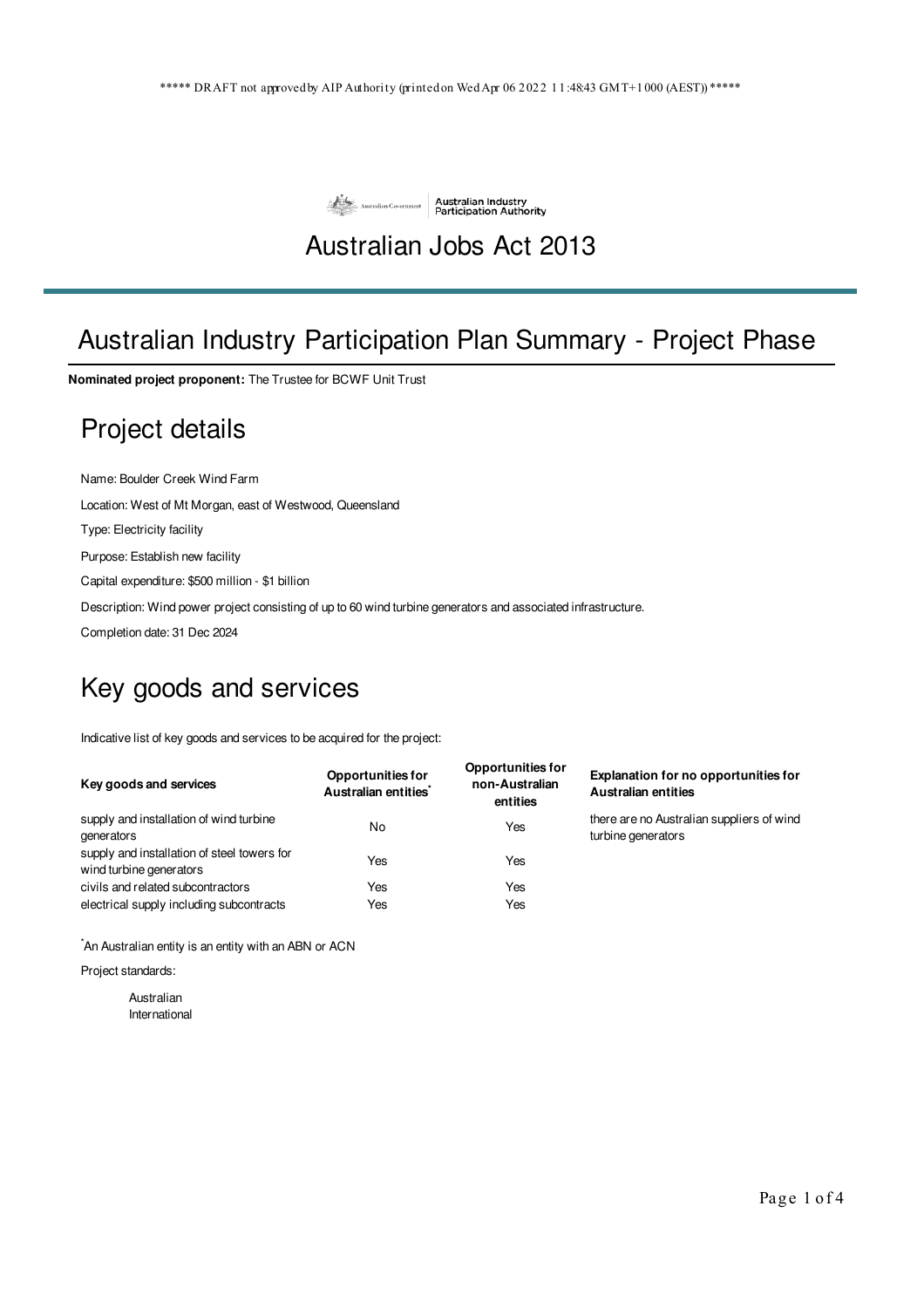## Supplier information and communication

Project proponent's contact person for supplier enquiries:

| Contact person name Michelle Willis-Davis              |                                  |
|--------------------------------------------------------|----------------------------------|
| <b>Contact person position</b> Finance & Admin Manager |                                  |
| <b>Phone number</b> 0284567402                         |                                  |
|                                                        | <b>E-mail</b> info@epuron.com.au |

Project proponent website: Until the project has a proponent for procurement and construction, general information on the project is available at www.bouldercreekwindfarm.com.au; and www.epuron.com.au/wind/bouldercreek

Project opportunities website: This is not yet known.

Supplier engagement and communication actions :

Promote project opportunities through industry associations Engage with vendor identification agencies on project opportunities and bid processes Conduct supplier information briefings on project opportunities and bid processes Issue media releases or ASX announcements on project developments and opportunities

## Building Australian industry capability

Supplier capability development actions:

Recommend suppliers undertake training and/or accreditation Encourage joint ventures and alliances between suppliers

Global supply chain integration actions:

Introduce suppliers to global supply chain partners

Feedback process for unsuccessful bidders:

We expect that the procurement entity will provide such feedback.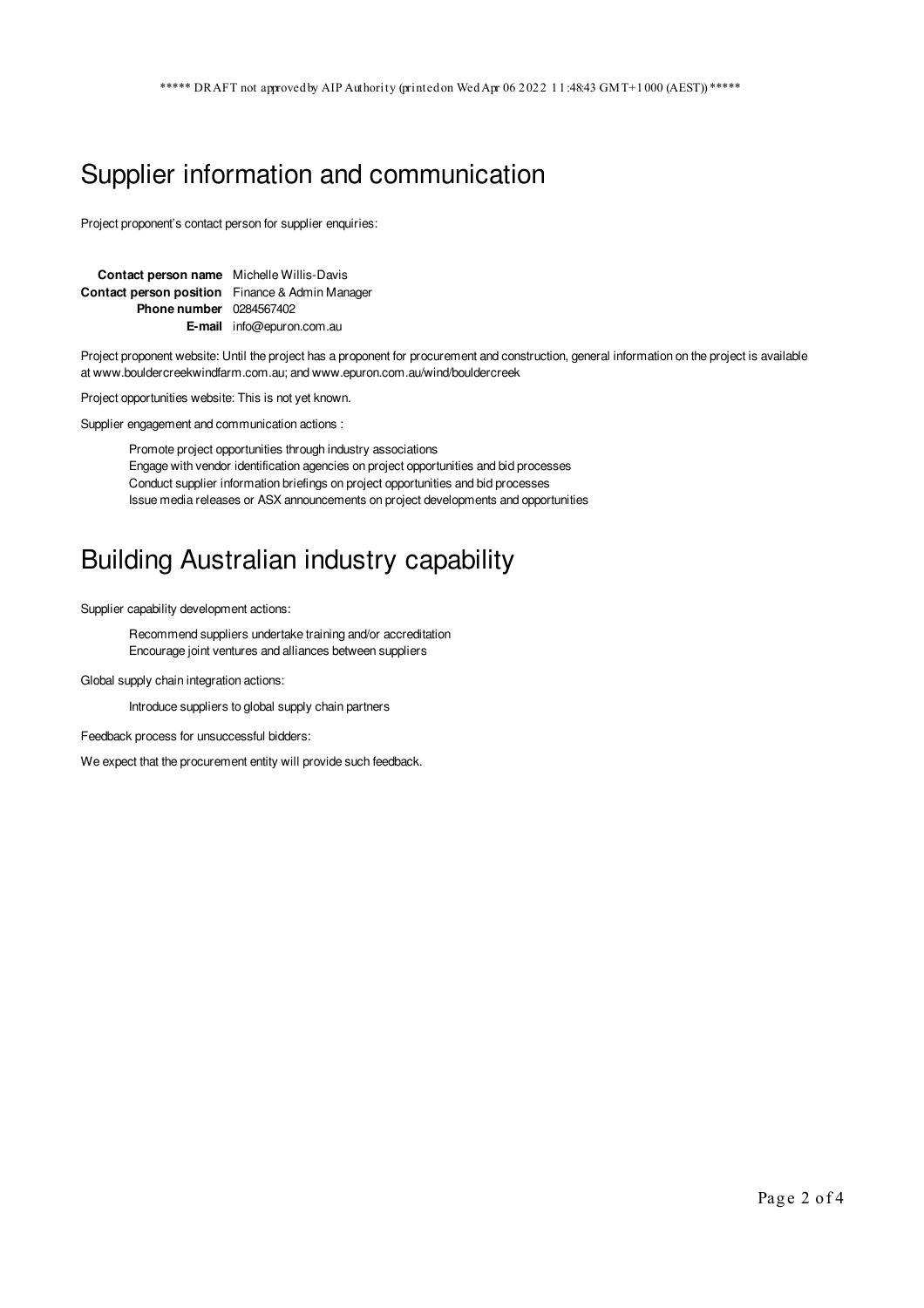#### Australian Industry Participation Plan Summary - Operations Phase

**Nominated facility operator:** The Trustee for BCWF Unit Trust

## Facility details

Name: Boulder Creek Wind Farm

Location: West of Mt Morgan, east of Westwood, Queensland

Type: Electricity facility

# Key goods and services

Indicative list of key goods and services to be acquired for the new facility:

| Key goods and services                                                  | <b>Opportunities for</b><br>Australian entities <sup>*</sup> | <b>Opportunities for</b><br>non-Australian<br>entities | <b>Explanation for no opportunities</b><br>for Australian entities |
|-------------------------------------------------------------------------|--------------------------------------------------------------|--------------------------------------------------------|--------------------------------------------------------------------|
| ongoing civil maintenance                                               | Yes                                                          | No                                                     |                                                                    |
| maintenance of wind turbine generators                                  | Yes                                                          | Yes                                                    |                                                                    |
| supply of ancillary goods and services eg<br>personnel support services | Yes                                                          | No                                                     |                                                                    |
| general operations and maintenance<br>services                          | Yes                                                          | No                                                     |                                                                    |

\*An Australian entity is an entity with an ABN or ACN

Facility standards:

Australian International